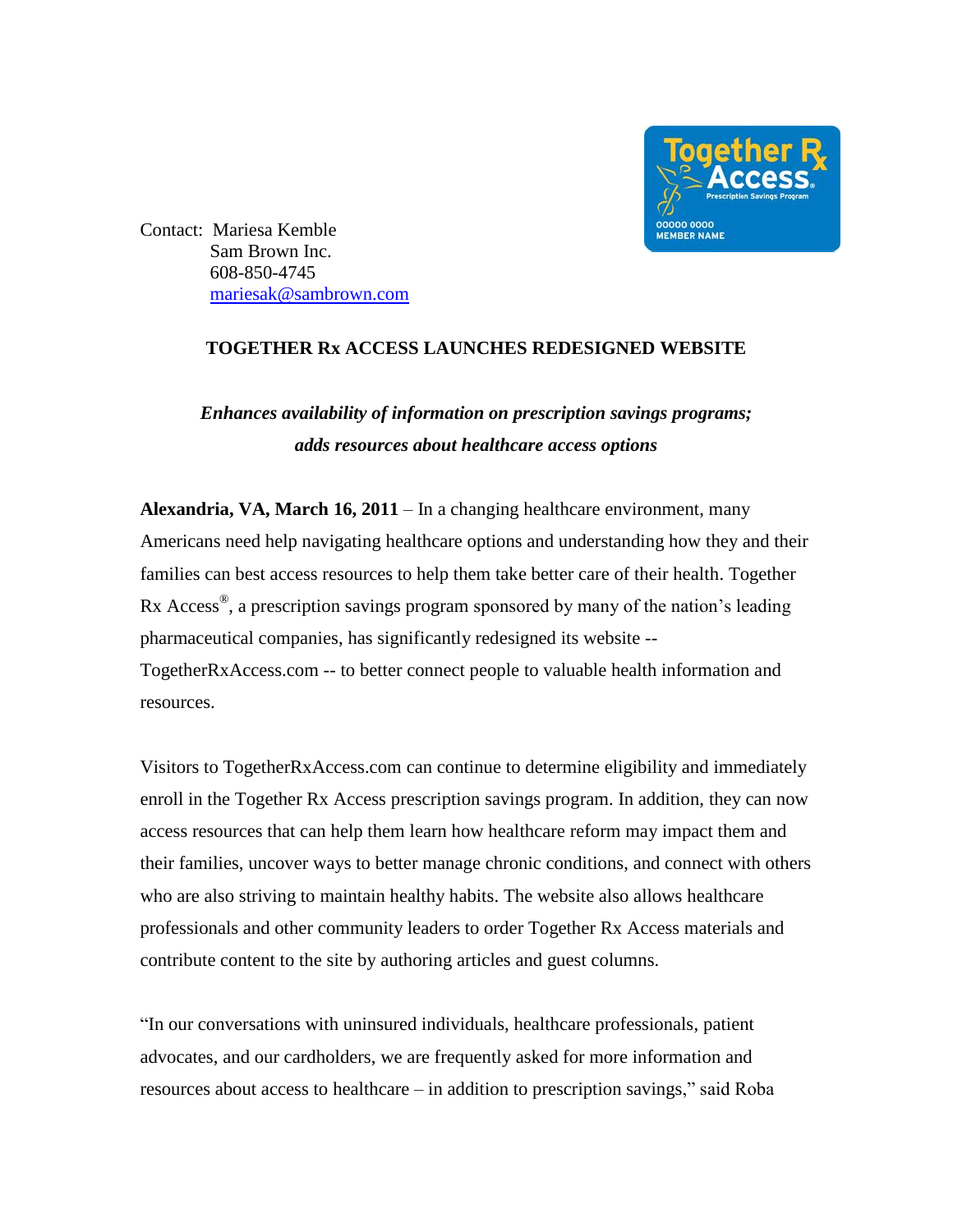Whiteley, executive director of Together Rx Access. "By redesigning our website to include valuable health resources, such as links to healthcare reform information, podcasts of health tips, and guest columns by health experts, we are responding to this need and helping people take better care of their health."

TogetherRxAccess.com continues to offer key information about the prescription savings program that cardholders have come to rely on including: eligibility requirements, online enrollment, pharmacy locator, and a list of brand-name prescription medicines and products included in the Program.

Programs like Together Rx Access can help eligible uninsured people access the medicines they need while they wait for healthcare reform to be implemented. This is critical as results from a recent consumer poll showed that nearly half (44 percent) of the uninsured may delay seeking health insurance coverage while waiting for healthcare reform. \*

## **About Together Rx Access**

With Together Rx Access, uninsured Americans gain access to immediate savings on prescription products right at their neighborhood pharmacies AND resources that help people take care of what's most important…their health.

The Together Rx Access Card was created by many of the nation's leading pharmaceutical companies to help hardworking Americans and their families gain access to immediate and meaningful savings on prescription products right at their neighborhood pharmacies. Most cardholders save 25 to 40 percent<sup>†</sup> on brand-name prescription products. Medicines in the Program include those used to treat high cholesterol, diabetes, depression, asthma, and many other common conditions. More than 300 brand-name prescription products are included in the Program.<sup>‡</sup> Savings are also available on a range of generic products.